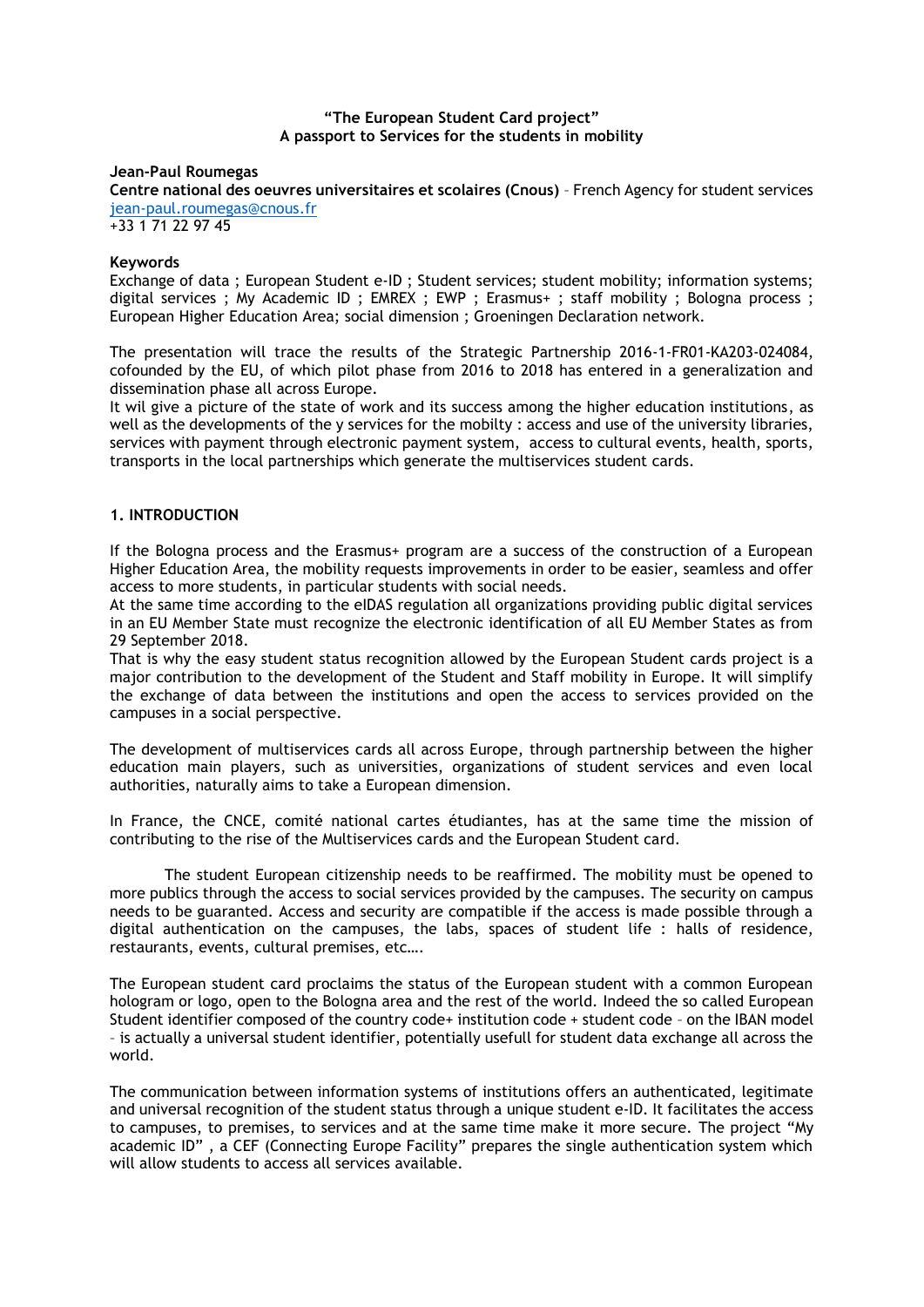It prepares the future European portal of e services for an access to on line services but also the recognition of student cards everywhere.

The European student card (ESC) is based on the recognition of the student identity and status regardless of institution, compatible with the existing specific procedures in the different countries and each HEI. The HEI go on manufacturing and issuing their own cards but offer for free to all their student an immediate European status.

The European Student card is not a new card, it is simply the current campus cards with a new dimension : European and beyond, global.

ESC aims to promote cooperation between institutions and reciprocity or simply easy access to rights and services for students. The university staff is included in the approach.

### **2. PROJECT GOALS**

The project aims to promote student's mobility by interconnecting the information systems of the higher education institutions adhering to the system in order to allow the recognition of student status and identity which will allow him to access to services on campus. The innovative character of the project resides in the fact that:

- While other private associations or companies have previously proposed similar projects to enhance student interconnectedness, this project differs by being operated directly and for free by HEIs.

- It's an open system built step by step, based on the free adherence and compliance of the institutions.

- the project respect, without changing them, the various characteristics of the information systems of every country even of every HEI or player concerned by students (bottom-up approach)

# **3. STATE OF WORKS AND RESULTS**

The Main deliverables of the European Strategic partnership are

- An exchange platform of European student card numbers and student e-ID
- The common visual recognition of cards with a holographic logotype on the cards
- The unique European Student identification number based on the existing Id used by the universities
- The implementation through real student mobility testing the recognition of theirs home cards in host campuses and the access to services, testing the necessary adaptations on the campuses
- The gradual connection to services provided by local non Higher eudation institutions : transports, sports, health, culture, social support….

## **Uses and services**

As working groups work with specialists partners about the services for mobility considered as priorities: university libraries, electronic payment, digitalization of Eramus+ environement thanks to a partnership with the *Erasmus Without Paper* project and the construction of a european student e-ID which aims to make bridges between the European student identifier set up by the European Student card, the federation of identities runned by Geant, the e-IDAS identity provided by the e IDAS nodes of the EU member states.

This integration of prjects will serve the necessary exchange od data between the higher eudaction institutions as well the access to services for the students in concrete situations of mobility, with the recognition of their student status and the access to services provided by the local partnerships which gave birth to the student multiservices cards everywhere.